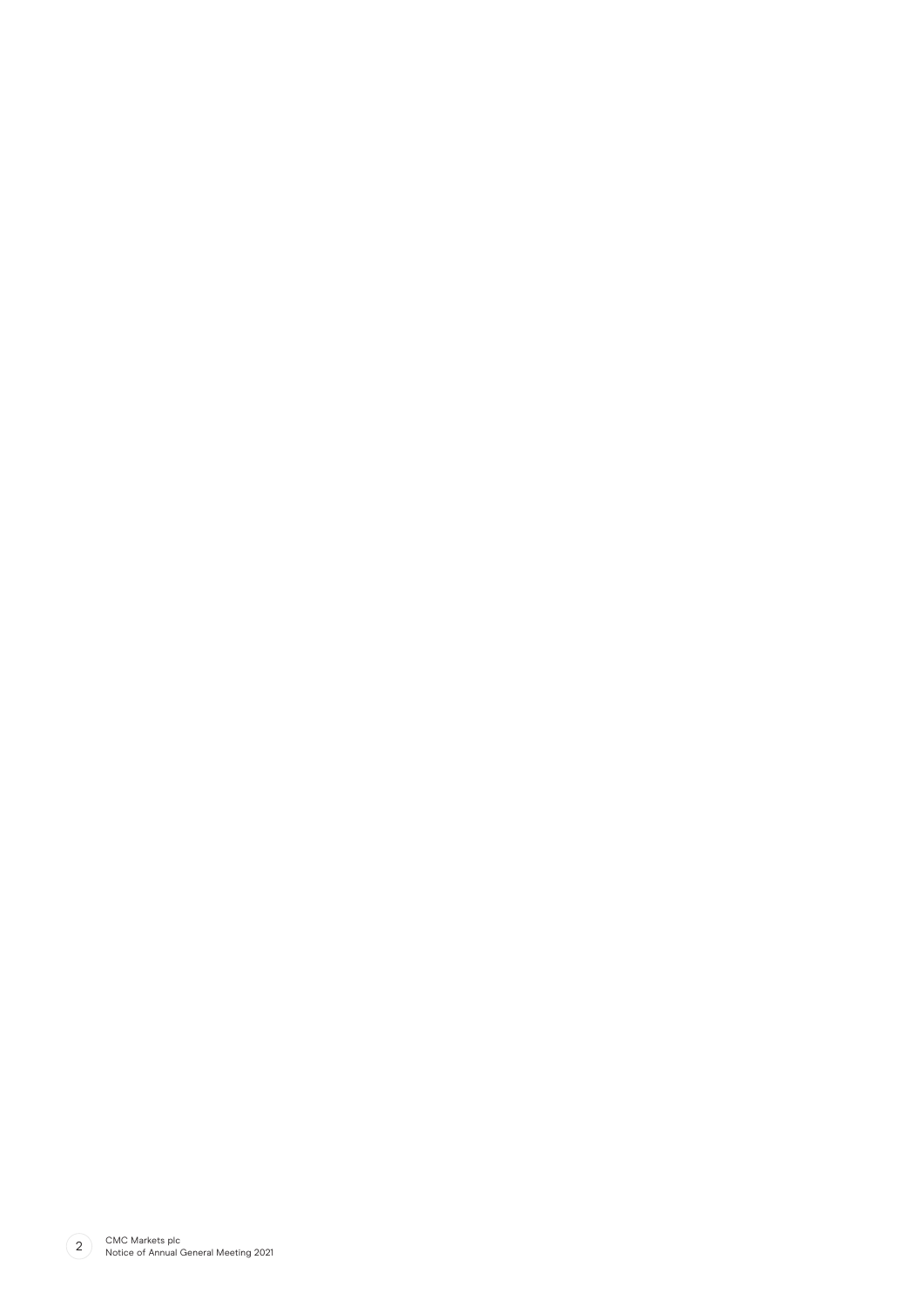Dear Shareholder,

#### Notice of Annual General Meeting 2021

I am pleased to be writing to you with details of the 2021 Annual General Meeting ("AGM") which will be held at 133 Houndsditch, London, EC3A 7BX on 29 July 2021 at 12.00 p.m.

The Board is closely monitoring the evolving Covid-19 situation and public health concerns in the United Kingdom. At the time of writing it is expected that by the date of the AGM the Covid-19 restrictions will have been eased sufficiently to enable shareholders to attend the AGM in person. However, the government roadmap is subject to a number of contingencies and there can be no guarantee that the meeting will be able to be held as intended. It is also likely that social distancing and other Covid-Secure measures will remain in place.

If restrictions have eased in sufficient time and the circumstances enable it, we will welcome the maximum number of shareholders we are able within safety constraints and in accordance with government guidelines. The Board reserves the right to keep in place social distancing measures and certain other restrictions necessary to ensure the health, wellbeing and safety of those attending the AGM.

We will also be making arrangements to ensure that the conduct of the meeting might be observed by shareholders via a live webcast and will be facilitating the raising of shareholder questions in advance of the meeting. Further, though not a pre-condition of attendance, we are requesting pre-registration for those shareholders who are proposing to attend the AGM. More details in this regard can be found on page 7 of this document.

Given the constantly evolving nature of the situation, we want to ensure that we are able to adapt these arrangements efficiently to respond to changes in circumstances. On this basis, should the situation change such that we consider that it is no longer possible for shareholders to attend the meeting, we will notify shareholders of the change by way of announcement via the AGM section of our website (https://www.cmcmarketsplc.com/investors/shareholderinformation/#AGM). Should we have to change the arrangements we may not be in a position to accommodate shareholders beyond the minimum required to hold a quorate meeting which will be achieved through the attendance of employee shareholders. Please check the website in the days leading up to the AGM to ensure you are informed of any changes.

The formal notice of AGM is set out on pages 4 to 5 of this document.

#### Action to be taken

Given the uncertainty around whether shareholders will be able to attend the Annual General Meeting, we recommend that all shareholders appoint the Chair of the meeting as proxy. This will ensure that your vote is counted even if attendance at the meeting is restricted or you or any other proxy you might appoint are unable to attend the meeting in person. Shareholders are able to complete and return a form of proxy in accordance with the procedures set out in notes 2 – 7 on page 6 in order to vote in advance of the AGM.

The Company is not distributing a hard copy form of proxy unless specifically requested and Shareholders are encouraged to vote electronically.

If you have a Form of Instruction, please note the earlier deadline of 12.00 p.m. on 27 July 2021, for lodging your form or voting instructions online.

# Business of the meeting

An explanation of the business to be considered at this year's AGM appears on pages 9 to 11 of this document. Also note the shareholders' FAQ and useful information on page 11.

# Questions and answers

Given the uncertainty around whether shareholders will be able to attend the AGM shareholders are encouraged to submit questions relating to the business to be conducted at the AGM to be considered in advance of the AGM via email to CMCAGMQs@cmcmarkets.com. Questions may be submitted up to 12.00 p.m. on 27 July 2021. Responses to any such questions, if appropriate and relevant to the business of the AGM, will be posted for general view at www.cmcmarketsplc.com.

#### Dividend

The Board is recommending for approval at the AGM a final dividend payment of 21.43 pence per ordinary share for the year ended 31 March 2021. If approved, the dividend will be payable on 9 September 2021 to holders of Ordinary Shares in the Company named on the Register of Members as at the close of business on 6 August 2021.

#### **Directors**

In accordance with the UK Corporate Governance Code, all of the current Directors will stand for re-election by the shareholders at the AGM. Biographical details of each Director seeking re-election are included on pages 46 to 47 of the Annual Report  $\theta$  Accounts.

#### Recommendation

The Board considers that all the resolutions to be put to the meeting are in the best interests of the Company and its shareholders as a whole. Your Board will be voting in favour of them and unanimously recommends that you vote in favour of them.

Yours sincerely,

Jares Lidade

James Richards Chairman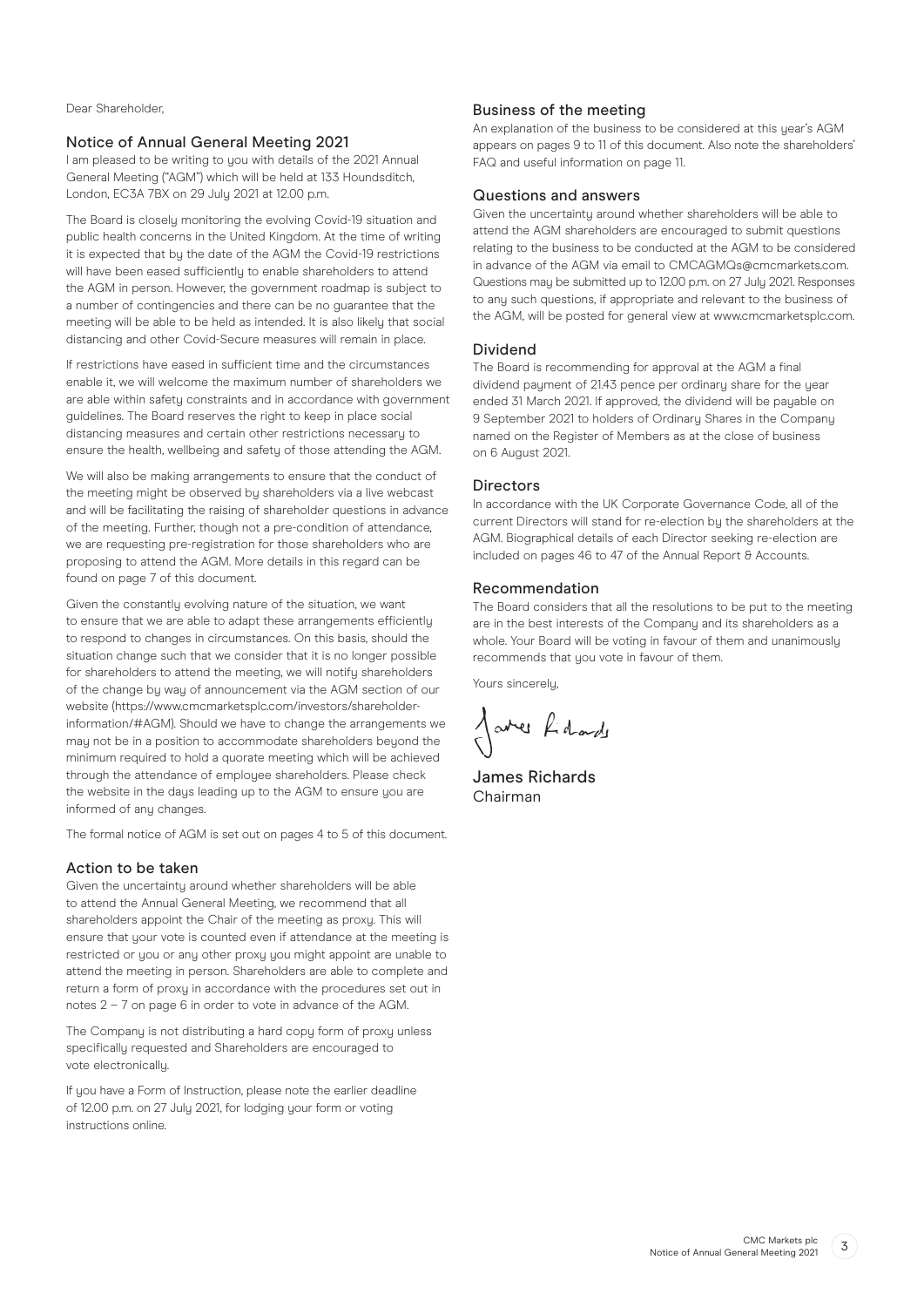# Notice of Annual General Meeting

Notice is hereby given that the 2021 Annual General Meeting ("AGM") of CMC Markets plc (the "Company") will be held at 133 Houndsditch, London, EC3A 7BX on 29 July 2021 at 12.00 p.m. for the following purposes.

Resolutions 16 to 19 (inclusive) will be proposed as special resolutions, which means that for each of these to be passed at least 75% of the votes cast must be in favour of the resolution. All other resolutions will be proposed as ordinary resolutions, which means that for each of these to be passed, more than 50% of the votes cast must be in favour of the resolution.

# Ordinary business

- 1. To receive the Company's accounts and the reports of the Directors and auditors for the year ended 31 March 2021 ("Annual Report & Accounts").
- 2. To declare a final dividend of 21.43 pence per ordinary share for the year ended 31 March 2021, payable on 9 September 2021 to holders of ordinary shares in the Company named on the Register of Members as at the close of business on 6 August 2021.
- 3. To re-elect James Richards as a Director.
- 4. To re-elect Peter Cruddas as a Director.
- 5. To re-elect David Fineberg as a Director.
- 6. To re-elect Sarah Ing as a Director.
- 7. To re-elect Clare Salmon as a Director.
- 8. To re-elect Paul Wainscott as a Director.
- 9. To re-elect Euan Marshall as a Director.
- 10. To re-elect Matthew Lewis as a Director.
- 11. To re-appoint PricewaterhouseCoopers LLP as auditor of the Company to hold office until the conclusion of the next general meeting at which accounts are laid before the Company.
- 12. To authorise the Group Audit Committee to determine the remuneration of the auditor.

# Special business

- 13. To approve the Directors' Remuneration Policy set out on pages 66 to 73 in the Annual Report & Accounts for the year ended 31 March 2021.
- 14. To approve the Directors' Remuneration Report, set out on pages 62 to 85 in the Annual Report & Accounts for the year ended 31 March 2021 (excluding the Directors' Remuneration Policy set out on pages 66 to 73).
- 15. That the Directors be generally and unconditionally authorised pursuant to and in accordance with Section 551 of the Companies Act 2006 to exercise all the powers of the Company to allot shares in the Company or grant rights to subscribe for or to convert any security into shares in the Company:
	- (i) up to an aggregate nominal amount of £24,226,456; and
	- (ii) comprising equity securities (as defined in Section 560(1) of the Companies Act 2006) up to a further nominal amount of £24,226,456 in connection with an offer by way of a rights issue:

 such authorities to apply in substitution for all previous authorities pursuant to Section 551 of the Companies Act 2006 and to expire at the end of the next AGM or on 30 September 2022, whichever is the earlier, but, in each case, so that the Company may, before such expiry, make offers and enter into agreements which would, or might,

require shares to be allotted or rights to subscribe for or to convert any security into shares to be granted after the authority given by this resolution has expired.

For the purposes of this resolution, "rights issue" means an offer to:

- (I) ordinary shareholders in proportion (as nearly as may be practicable) to their existing holdings; and
- (II) people who are holders of other equity securities if this is required by the rights of those securities or, if the Directors consider it necessary, as permitted by the rights of those securities,

 to subscribe further securities by means of the issue of a renounceable letter (or other negotiable instrument) which may be traded for a period before payment for the securities is due, but subject in both cases to such exclusions or other arrangements as the Directors may deem necessary or expedient in relation to treasury shares, fractional entitlements, record dates or legal, regulatory or practical problems in, or under the laws of, any territory.

- 16. That subject to the passing of Resolution 15 above, the Directors be authorised to allot equity securities (as defined in Section 560(1) of the Companies Act 2006) wholly for cash:
	- (i) pursuant to the authority given by paragraph (i) of Resolution 15 above or where the allotment constitutes an allotment of equity securities by virtue of Section 560(3) of the Companies Act 2006 in each case:
		- (a) in connection with a pre-emptive offer; and
		- (b) otherwise than in connection with a pre-emptive offer, up to an aggregate nominal amount of £3,633,968; and
	- (ii) pursuant to the authority given by paragraph (ii) of Resolution 15 above in connection with a pre-emptive rights issue,

 as if Section 561(1) of the Companies Act 2006 did not apply to any such allotment;

 such authority to expire at the end of the next Annual General Meeting of the Company or at the close of business on 30 September 2022, whichever is the earlier but so that the Company may, before such expiry, make offers and enter into agreements which would, or might, require equity securities to be allotted and treasury shares to be sold after the authority given by this resolution has expired and the Directors may allot equity securities and sell treasury shares under any such offer or agreement as if the authority had not expired.

For the purposes of this Resolution:

- I. "rights issue" has the same meaning as in Resolution 15 above;
- "pre-emptive offer" means an offer of equity securities open for acceptance for a period fixed by the Directors to (a) holders (other than the Company) on the Register of Members on a record date fixed by the Directors of ordinary shares in proportion to their respective holdings and (b) other persons so entitled by virtue of the rights attaching to any other equity securities held by them, but subject in both cases to such exclusions or other arrangements as the Directors may deem necessary or expedient in relation to treasury shares, fractional entitlements, record dates or legal, regulatory or practical problems in, or under the laws of, any territory;
- III. references to an allotment of equity securities shall include a sale of treasury shares; and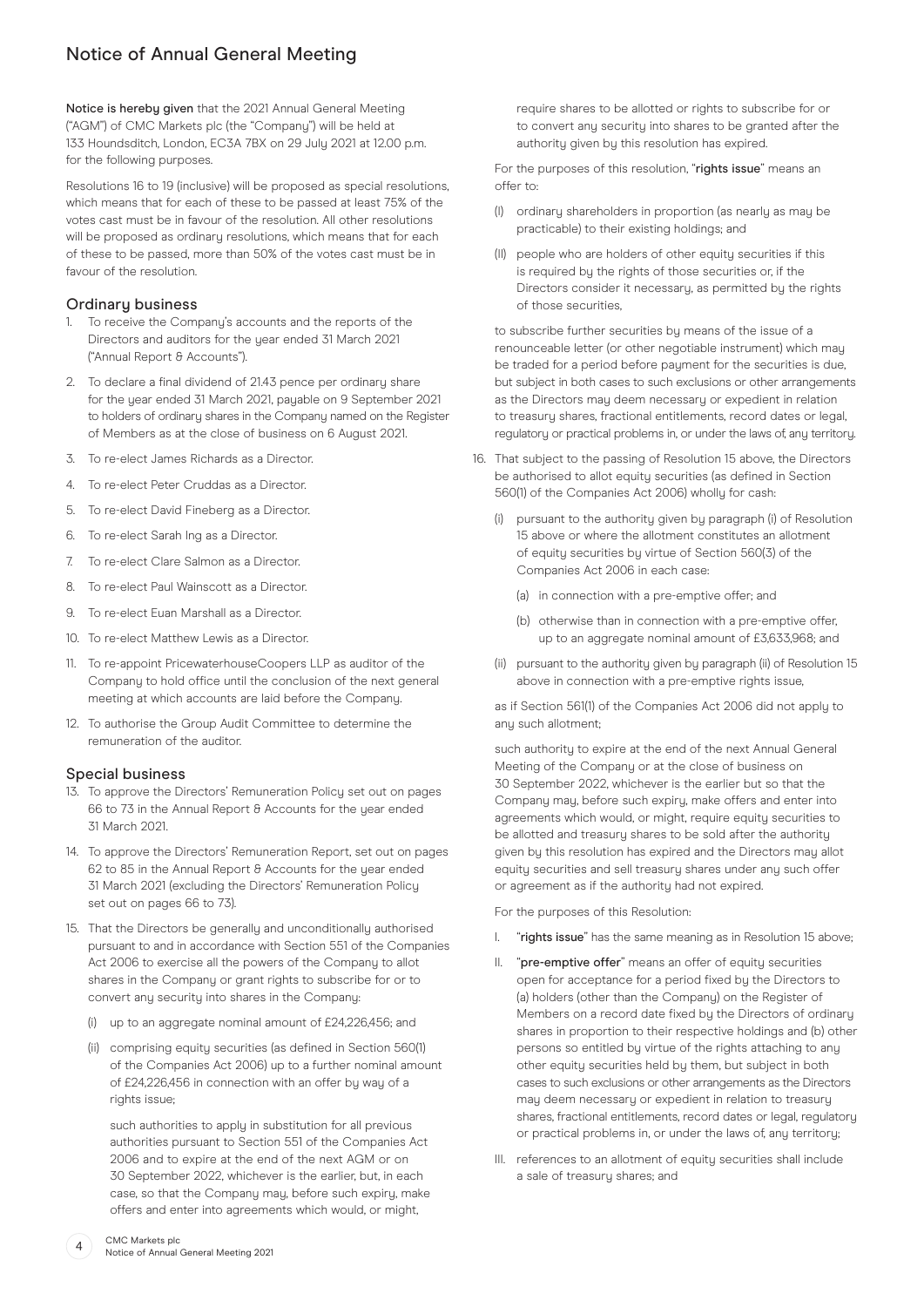# Special business continued

- IV. the nominal amount of any securities shall be taken to be, in the case of rights to subscribe for or convert any securities into shares of the Company, the nominal amount of such shares which may be allotted pursuant to such rights.
- 17. That, subject to the passing of Resolution 15 above and in addition to any authority granted under Resolution 16 above, the Directors be authorised to allot equity securities (as defined in Section 560(1) of the Companies Act 2006) wholly for cash pursuant to the authority given by Resolution 15 above or where the allotment constitutes an allotment of equity securities by virtue of Section 560(3) of the Companies Act 2006 as if Section 561(1) of the Companies Act 2006 did not apply to any such allotment, such authority to be:
	- (i) limited to the allotment of equity securities or sale of treasury shares up to an aggregate nominal amount of £3,633,968; and
	- (ii) used only for the purposes of financing (or refinancing, if the authority is to be used within six months after the original transaction) a transaction which the Board of Directors of the Company determines to be an acquisition or other capital investment of a kind contemplated by the Statement of Principles on Disapplying Pre-Emption Rights most recently published by the Pre-Emption Group prior to the date of this notice,

such authoritu to expire at the end of the next Annual General Meeting of the Company or at the close of business on 30 September 2022, whichever is the earlier, but so that the Company may, before such expiry, make offers and enter into agreements which would, or might, require equity securities to be allotted and treasury shares to be sold after the authority given by this resolution has expired and the Directors may allot equity securities and sell treasury shares under any such offer or agreement as if the authority had not expired.

- 18. That the Company be and is hereby unconditionally and generally authorised for the purpose of Section 701 of the Companies Act 2006 to make market purchases (as defined in Section 693 of that Act) of ordinary shares of 25 pence each in the capital of the Company provided that:
	- (a) the maximum number of shares which may be purchased is 29,071,747;
	- (b) the minimum price which may be paid for each share is 25 pence;
	- (c) the maximum price which may be paid for a share is an amount equal to the higher of (a) 105% of the average of the closing price of the Company's ordinary shares as derived from the London Stock Exchange Daily Official List for the 5 business days immediately preceding the day on which such share is contracted to be purchased and (b) the higher of the price of the last independent trade and the highest current bid as stipulated by Commission-adopted Regulatory Technical Standards pursuant to article 5(6) of the Market Abuse Regulation; and
	- (d) this authority shall expire at the end of the next Annual General Meeting of the Company or at the close of business on 30 September 2022, whichever is the earlier (except in relation to the purchase of shares the contract for which was concluded before the expiry of such authority and which might be executed wholly or partly after such expiry) unless such authority is renewed prior to such time.
- 19. That a general meeting other than an Annual General Meeting may be called on not less than 14 clear days' notice.

BY ORDER OF THE BOARD

Kumen

Patrick Davis Company Secretary 18 June 2021 Registered in England and Wales No. 05145017 Registered Office: 133 Houndsditch, London EC3A 7BX Legal Entity Identifier (LEI): 213800VB75KAZBFH5U07

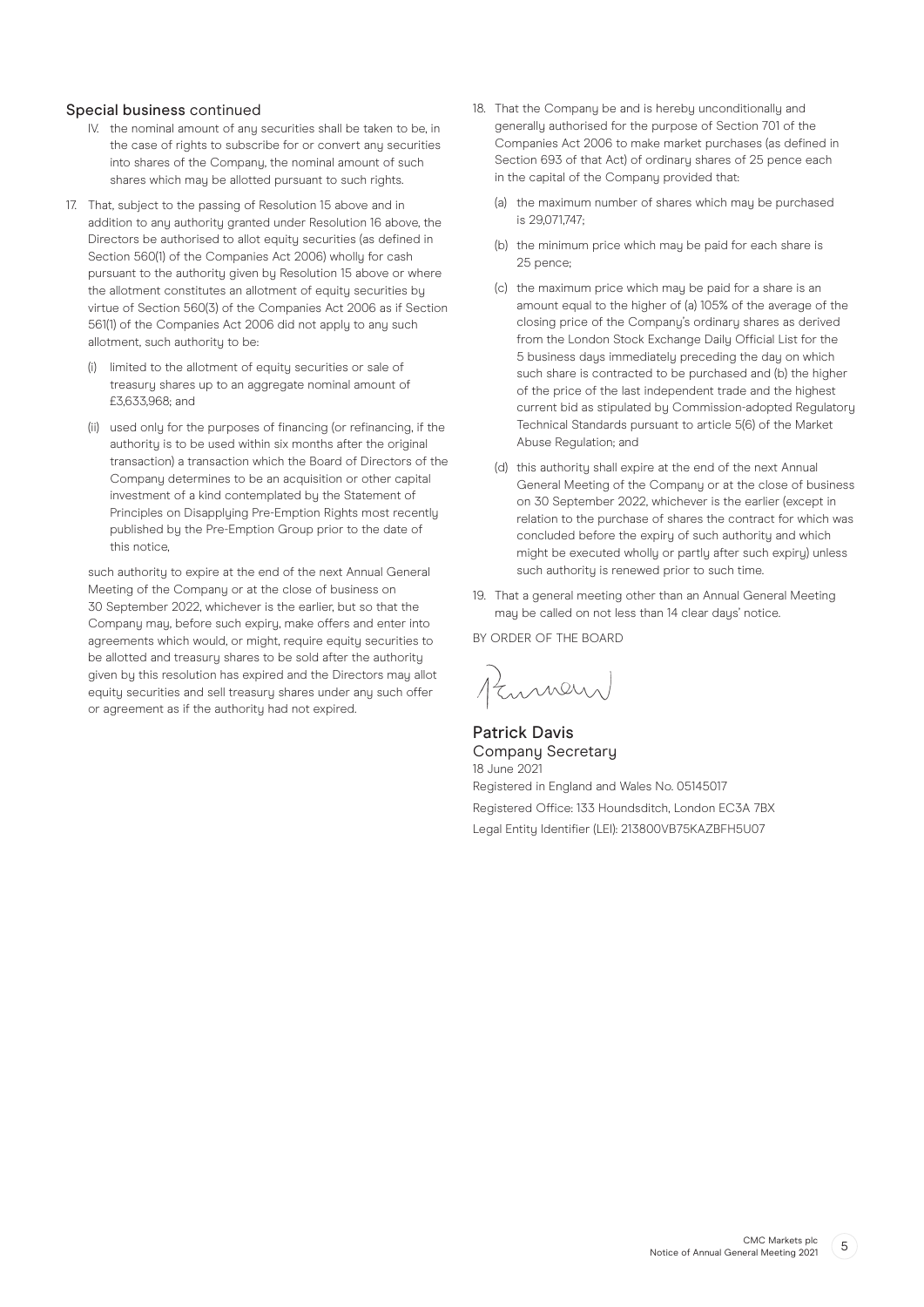# Covid-19

1. The Board is closely monitoring the evolving Covid-19 situation and public health concerns in the United Kingdom. At the time of writing it is expected that by the date of the AGM the Covid-19 restrictions will have been eased sufficiently to enable shareholders to attend the AGM in person. However, the government roadmap is subject to a number of contingencies and there can be no guarantee that the meeting will be able to be held as intended. It is also likely that social distancing and other Covid-Secure measures will remain in place.

 If restrictions have eased in sufficient time and the circumstances enable it, we will welcome the maximum number of shareholders we are able within safety constraints and in accordance with government guidelines. The Board reserves the right to keep in place social distancing measures and certain other restrictions necessary to ensure the health, wellbeing and safety of those attending the AGM.

 Given the constantly evolving nature of the situation, we want to ensure that we are able to adapt these arrangements efficiently to respond to changes in circumstances. On this basis, should the situation change such that we consider that it is no longer possible for shareholders to attend the meeting, we will notify shareholders of the change by way of announcement and instruction on the AGM section of our website https://www. cmcmarketsplc.com/investors/shareholder-information/#AGM. Should we have to change the arrangements in this way, we may not be in a position to accommodate shareholders beyond the minimum required to hold a quorate meeting which will be achieved through the attendance of employee shareholders. Please check the website in the daus leading up to the AGM to ensure you are informed of any changes.

# Proxy appointment

- 2. A member is entitled to appoint another person as his/her proxy to exercise all or any of his/her rights to attend and to speak and vote at the AGM. A proxy need not be a shareholder of the Company. A shareholder may appoint more than one proxy in relation to the AGM provided that each proxy is appointed to exercise the rights attached to a different share or shares held by that shareholder. The return of a completed proxy form will not prevent a member attending the AGM and voting in person if the member wishes to do so, should this be permitted under applicable COVID-19 restrictions.
- 3. Given the uncertainty around whether shareholders will be able to attend the AGM, shareholders are strongly encouraged to appoint the Chairman of the AGM as their proxy. This will ensure that their votes are able to be cast in accordance with their wishes. If shareholders appoint someone other than the Chairman of the AGM as their proxy then their proxy may not be able to attend and vote on the shareholders' behalf at the AGM.
- 4. In the case of joint holders, where more than one of the joint holders purports to appoint a proxy, only the appointment submitted by the most senior holder will be accepted. Seniority is determined by the order in which the names of the joint holders appear in the Company's Register of Members in respect of the joint holding (the first named being the most senior).

5. A shareholder may only appoint a proxy using the procedures set out in these notes. The Company is not distributing a hard copy form of proxy unless specifically requested and shareholders are encouraged to vote electronically. Shareholders can submit a proxy vote by accessing the shareholder portal at www.signalshares.com, logging in and selecting the "Vote Online Now" link so as to be received no later than 12.00 p.m. on 27 July 2021. Shareholders will require their username and password in order to log in and vote. If a shareholder has forgotten a username or password a reminder can be requested via the shareholder portal. If a shareholder has not previously registered to use the portal, to do so a shareholder will require the investor code ("IVC") which can be found on a share certificate or dividend notification.

#### For CREST members, see notes 11 to 14 below.

- 6. A shareholder may request a hard copy form of proxy directly from the Company's Registrars, Link Asset Services, by telephone on +44 (0) 371 664 0300. If a shareholder is outside the United Kingdom, please call +44 (0) 371 664 0300. Calls are charged at the standard geographic rate and will vary by provider. Calls outside the United Kingdom will be charged at the applicable international rate. Link Asset Services is open between 09.00 a.m. and 5.30 p.m., Monday to Friday excluding public holidays in England and Wales. To appoint a proxy the form of proxy, and any power of attorney or other authority under which it is executed (or a duly certified copy of any such power or authority), must be either (a) sent to the Company's Registrars, Link Group, 10th Floor, Central Square, 29 Wellington Street, Leeds LS1 4DL, (b) the proxy appointment must be lodged using the CREST Proxy Voting Service in accordance with note 12 below or (c) the proxy appointment must be registered electronically, by visiting the Registrar's website, www.cmcmarketsshares.co.uk where full details of the procedures are given, in each case so as to be received no later than 12.00 p.m. on 27 July 2021.
- 7. If you are a participant of the Corporate Sponsored Nominee, as for the shareholders above a hard copy Form of Instruction is not being distributed. You can vote online at www.cmcmarketsshares.co.uk by the earlier deadline of 12.00 p.m. on 26 July 2021. If you would like to complete a physical Form of Instruction then please call Link on +44 (0) 371 664 0300 to request a copy to be sent for your completion and return.

# Nominated persons

8. The right to appoint a proxy does not apply to persons whose shares are held on their behalf by another person and who have been nominated to receive communications from the Company in accordance with Section 146 of the Companies Act 2006 ("nominated persons"). Nominated persons may have a right under an agreement with the member who holds the shares on their behalf to be appointed (or to have someone else appointed) as a proxy. Alternatively, if nominated persons do not have such a right, or do not wish to exercise it, they may have a right under such an agreement to give instructions to the person holding the shares as to the exercise of voting rights.

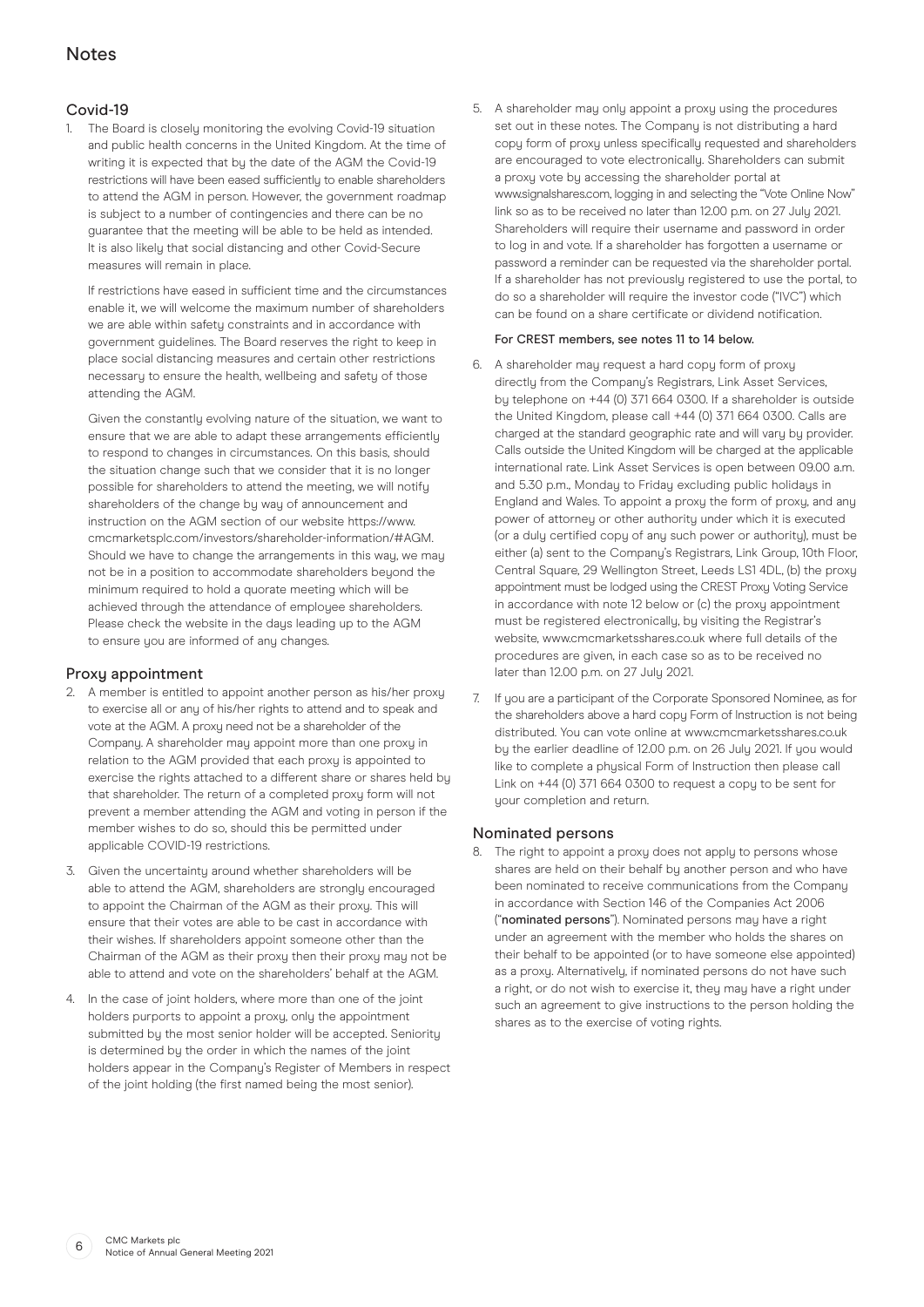# Information about shares and voting

9. Holders of ordinary shares are entitled to attend and vote at general meetings of the Company. The total number of issued ordinary shares in the Company on 18 June 2020, which is the latest practicable date before the publication of this document is 290,717,473, carrying one vote each on a poll. Therefore, the total number of votes exercisable as at 18 June 2021 is 290,717,473.

#### Right to vote

10. Entitlement to vote at the meeting, and the number of votes which may be cast at the meeting, will be determined by reference to the Company's Register of Members at close of business on 27 July 2021 or, if the meeting is adjourned, 48 hours before the time fixed for the adjourned meeting (as the case may be). In each case, changes to the Register of Members after such time will be disregarded.

# CREST members

- 11 CREST members who wish to appoint a proxy or proxies through the CREST electronic proxy appointment service may do so for the meeting (and any adjournment of the meeting) by following the procedures described in the CREST Manual. CREST Personal Members or other CREST sponsored members (and those CREST members who have appointed a voting service provider) should refer to their CREST sponsor or voting service provider, who will be able to take the appropriate action on their behalf.
- 12. In order for a proxy appointment or instruction made by means of CREST to be valid, the appropriate CREST message (a "CREST Proxy Instruction") must be properly authenticated in accordance with Euroclear's specifications and must contain the information required for such instructions, as described in the CREST Manual (available via www.euroclear.com/CREST). The message (regardless of whether it constitutes the appointment of a proxy or an amendment to the instruction given to a previously appointed proxy) must, in order to be valid, be transmitted so as to be received by the issuer's agent RA10 by the latest time(s) for receipt of proxy appointments specified in note 6 above. For this purpose, the time of receipt will be taken to be the time (as determined by the timestamp applied to the message by the CREST Applications Host) from which the issuer's agent is able to retrieve the message by enquiry to CREST in the manner prescribed by CREST. After this time any change of instructions to a proxy appointed through CREST should be communicated to the proxy by other means.
- 13. CREST members (and, where applicable, their CREST sponsors or voting service providers) should note that Euroclear does not make available special procedures in CREST for any particular messages. Normal system timings and limitations will therefore apply in relation to the input of CREST Proxy Instructions. It is the responsibility of the CREST member concerned to take (or, if the CREST member is a CREST personal member or sponsored member or has appointed a voting service provider, to procure that his/her CREST sponsor or voting service provider takes) such action as shall be necessary to ensure that a message is transmitted by means of the CREST system by any particular time. In this connection, CREST members (and, where applicable, their CREST sponsors or voting service providers) are referred, in particular, to those sections of the CREST Manual concerning practical limitations of the CREST system and timings.
- 14. The Company may treat as invalid a CREST Proxy Instruction in the circumstances set out in Regulation 35(5)(a) of the Uncertificated Securities Regulations 2001.

# Corporate representatives

15. Any corporation which is a member can appoint one or more corporate representatives who may exercise on its behalf all of its powers as a member provided that they do not do so in relation to the same shares.

#### Audit concerns

16. Shareholders should note that, under Section 527 of the Companies Act 2006, members meeting the threshold requirements set out in that section have the right to require the Company to publish on a website a statement setting out any matter relating to: (i) the audit of the Company's accounts (including the auditor's report and the conduct of the audit) that are to be laid before the AGM for the financial year beginning 1 April 2020; or (ii) any circumstance connected with an auditor of the Company appointed for the financial year beginning 1 April 2020 ceasing to hold office since the previous meeting at which annual accounts and reports were laid. The Company may not require the shareholders requesting any such website publication to pay its expenses in compluing with Sections 527 or 528 (requirements as to website availability) of the Companies Act 2006. Where the Company is required to place a statement on a website under Section 527 of the Companies Act 2006, it must forward the statement to the Company's auditor not later than the time when it makes the statement available on the website.

 The business which may be dealt with at the AGM for the relevant financial year includes any statement that the Company has been required under Section 527 of the Companies Act 2006 to publish on a website.

#### Attendance

17. At the time of writing it is expected that by the date of the AGM the Covid-19 restrictions will have been eased sufficiently to enable shareholders to attend the AGM in person. However, it is likely that social distancing and other Covid-Secure measures will remain in place. If restrictions have eased in sufficient time and the circumstances enable it, we will welcome shareholders to attend the AGM within the applicable safety constraints and in accordance with government guidelines. In the event that shareholders are able to attend the AGM, while not a pre-condition of attendance, it is requested that their planned attendance is confirmed to CMCAGMAttendance@cmcmarkets.com no later than 12.00 p.m. on 27 July 2021. Rules around capacity at the venue and changes in health and safety requirements may mean shareholders cannot ultimately attend the meeting.

#### Viewing of the AGM

18. Shareholder will be able to observe the conduct of the AGM via a live webcast accessible via the relevant link at https:// www.cmcmarketsplc.com/investors/shareholder-information/#AGM.

#### **Questions**

19. Shareholders and their proxies will have the opportunity to ask questions in advance of the AGM. Questions may be submitted up to 12.00 p.m. on 27 July 2021. Shareholders may submit questions to the Board in advance of the AGM via email to CMCAGMQs@cmcmarkets.com. Responses to any such questions will be posted for general view at www.cmcmarketsplc.com.

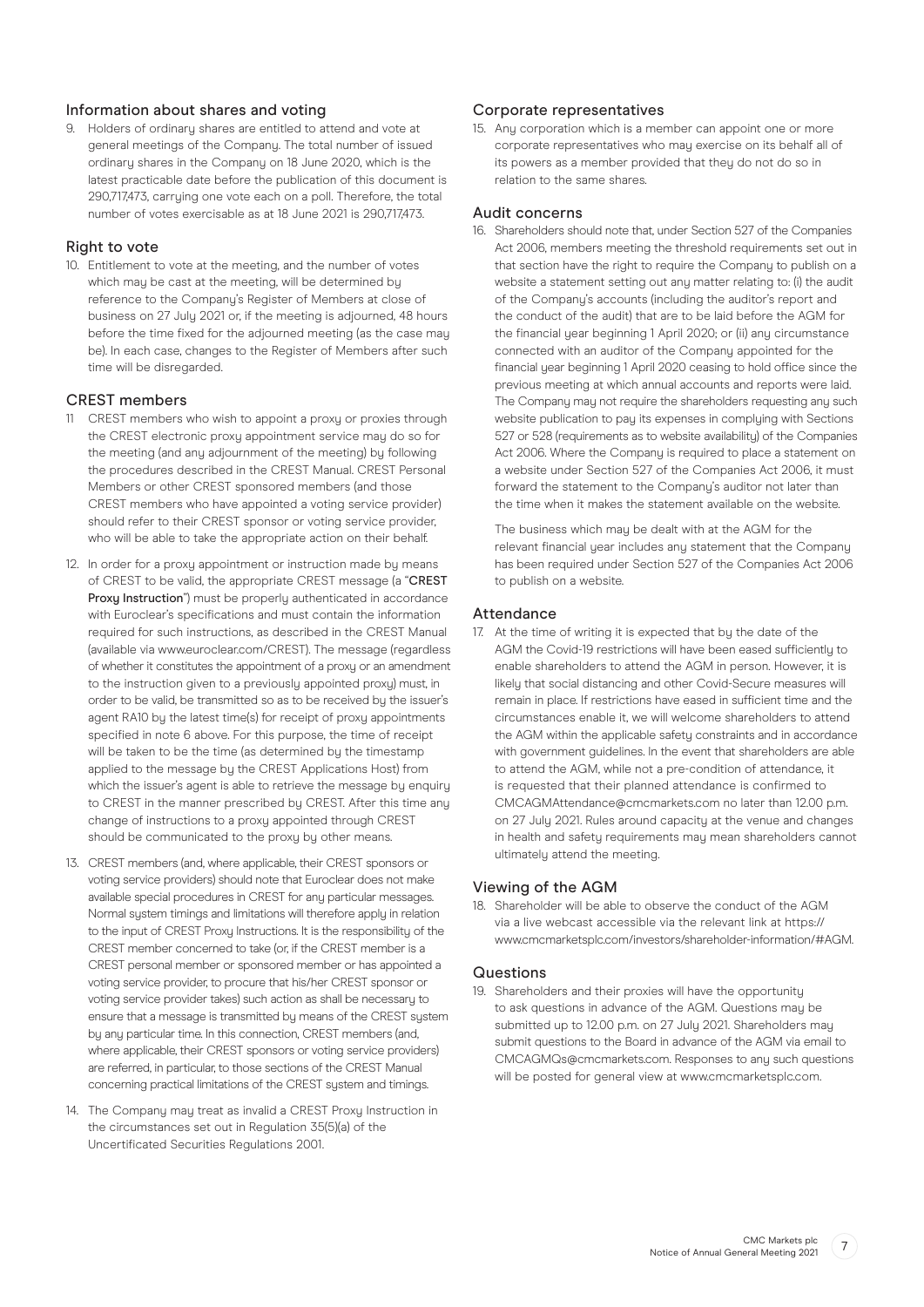# Notes continued

# Website information

20. A copy of this notice and other information required by Section 311A of the Companies Act 2006 can be found at www.cmcmarketsplc.com.

# Voting by poll

21. Each of the resolutions to be put to the meeting will be voted on by poll through the votes of appointed proxies . A poll reflects the number of voting rights exercisable by each member and so the Board considers it a more democratic method of voting. Appointed proxies will be required to submit votes on behalf of members in accordance with instructions issued by members at the time of appointment. The results of the poll will be published on the Company's website and notified to the UK Listing Authority once the votes have been counted and verified.

## Use of electronic address

22. Members may not use any electronic address provided in either this notice of meeting or any related documents to communicate with the Company for any purposes other than those expressly stated.

## Documents available for inspection

- 23. Copies of the following documents may be inspected during normal business hours on any weekday (Saturdays, Sundays and public holidays excepted) at the registered office of the Company at 133 Houndsditch, London EC3A 7BX up to and including the date of the AGM by prior appointment and from 15 minutes before the AGM until it ends:
- the Executive Directors' service contracts; and
- letters of appointment of the Non-Executive Directors.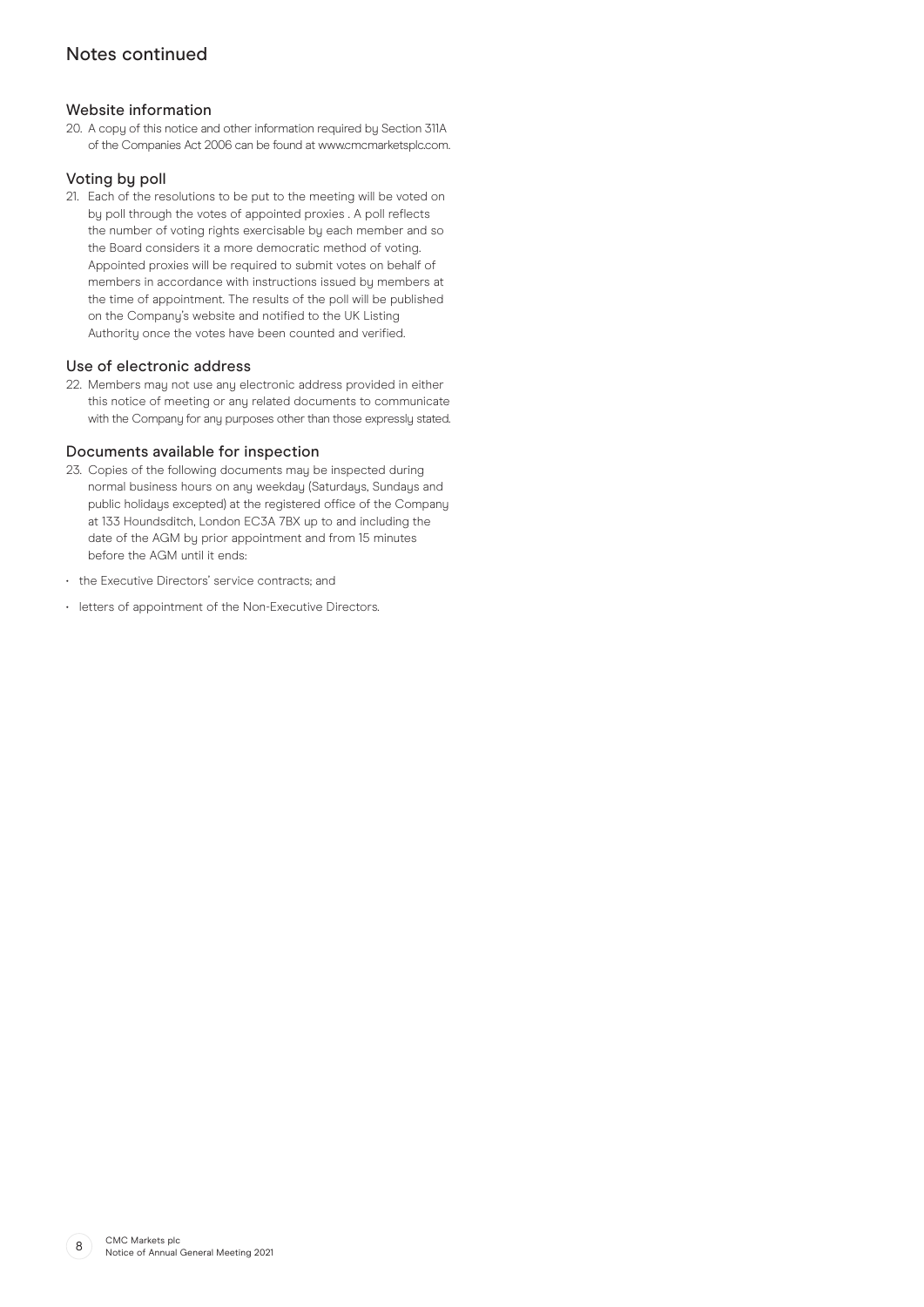# Explanatory notes to the resolutions

The following pages give an explanation of the proposed resolutions.

Resolutions 1 to 15 are proposed as ordinary resolutions. This means that for each of those resolutions to be passed, more than 50% of the votes cast must be in favour of the resolution.

Resolutions 16 to 19 are proposed as special resolutions. This means that for each of those resolutions to be passed, at least 75% of the votes cast must be in favour of the resolution.

Under the Listing Rules, Lord Cruddas and Fiona Cruddas are classed as "controlling shareholders" of the Company. This means that the independent Non-Executive Directors of the Company must be elected or re-elected by a majority of the votes cast by the independent shareholders of the Company, as well as by a majority of the votes cast by all the shareholders. The independent shareholders of the Company, means all the shareholders of the Company other than Lord Cruddas and Fiona Cruddas. Therefore, the resolutions for the election or re-election of the independent Non-Executive Directors (Resolutions 6, 7 and 8) will be taken on a poll and the votes cast by the independent shareholders and by all the shareholders will be calculated separately. Such resolutions will be passed only if a majority of the votes cast by the independent shareholders are in favour, in addition to a majority of the votes cast by all the shareholders being in favour.

If the ordinary resolution to approve the election of an existing independent Non-Executive Director is passed, but separate approval by the independent shareholders is not given, the Listing Rules permit an existing independent Non-Executive Director to remain in office pending a further ordinary resolution of all the shareholders to approve the election of the Director. Such a resolution may only be voted on within the period of between 90 days and 120 days following the date of the original vote.

# Resolutions 3–10: Election or re-election of Directors

In accordance with the recommendations of the UK Corporate Governance Code (the "Code"), all Directors are seeking election or re-election at this AGM and separate resolutions are proposed for each. As explained in the Nomination Committee section of the Annual Report & Accounts, a formal Board performance evaluation was not undertaken during the financial year ended 31 March 2021. However, the Chairman confirms that all Directors standing for election or re-election at the 2021 AGM continue to be effective and demonstrate commitment to their roles. Biographical details for these Directors are provided on pages 46 to 47 of the Annual Report & Accounts. None of the independent Non-Executive Directors seeking election or re-election at the 2021 AGM has any existing or previous relationship with the Company, nor with any controlling shareholder of the Company or any associate of a controlling shareholder of the Company within the meaning of LR 13.8.17 R (1).

The Company's Nomination Committee considers the appointment and replacement of Directors subject to the rules set out in the Company's Articles of Association. The Nomination Committee will normally engage an independent search consultant with no connection to the Company to find appropriate candidates for the Board with the requisite skills, and in doing so will take account of relevant guidelines and legislation relating to the appointment of individuals to boards. The Nomination Committee may also consider candidates introduced to the Company from other sources.

In considering the independent Non-Executive Directors' independence, the Board has taken into consideration the guidance provided by the UK Corporate Governance Code. The Board considers Paul Wainscott, Sarah Ing and Clare Salmon to be independent in accordance with Provision 10 of the UK Corporate Governance Code.

# Resolutions 11 and 12: Re-election of auditor and auditor's remuneration

The Company is obliged by law to appoint the auditor annually. PricewaterhouseCoopers LLP were first appointed as auditor at the 2010 AGM. The board, on the recommendation of the Group Audit Committee, recommends the re-election of Pricewaterhouse Coopers LLP as auditors, to hold office until the next meeting at which accounts are laid and this resolution proposes that PricewaterhouseCoopers LLP be reappointed as the Company's auditor. In Resolution 12, shareholders are being asked to authorise the Group Audit Committee to determine the remuneration of the Company's auditor.

A formal tender process is underway for the appointment of a new external auditor for the financial year ended 31 March 2023 and it is anticipated that shareholder approval in respect of this appointment will be sought at the 2022 annual general meeting.

## Resolution 13: Directors' Remuneration Policy

The Companies Act 2006 requires the Company to ask shareholders to approve the Directors' Remuneration Policy. This is set out on pages 66 to 73 of the Annual Report & Accounts for the year ended 31 March 2021. Resolution 13 is a binding vote. If approved by shareholders, the Directors' Remuneration Policy will take effect immediately after the end of the 2021 AGM and will apply until replaced by a new or amended policy.

# Resolution 14: Directors' Remuneration Report

This resolution deals with the remuneration paid to the Directors during the year under review. Shareholders are invited to vote on the Directors' Remuneration Report (excluding the Directors' Remuneration Policy set out on pages 66 to 73 of the Annual Report & Accounts) which appears on pages 62 to 85 of the Annual Report 8 Accounts. Resolution 14 is an advisory vote and does not determine the Directors' remuneration arrangements.

# Resolution 15: Authority to allot shares

The purpose of Resolution 15 is to renew the Directors' power to allot shares.

The authority in paragraph (i) will allow the Directors to allot new shares and grant rights to subscribe for, or convert other securities into, shares up to a nominal value of £24,226,456, which is equivalent to approximately 33% of the total issued ordinary share capital of the Company, exclusive of treasury shares, as at 18 June 2021.

The authority in paragraph (ii) will allow the Directors to allot new shares and grant rights to subscribe for, or convert other securities into, shares only in connection with a rights issue up to a further nominal value of £24,226,456, which is equivalent to approximately 33% of the total issued ordinary share capital of the Company, exclusive of treasury shares, as at 18 June 2021. This is in line with the Investment Association's Share Capital Management Guidelines issued in July 2016.

At 18 June 2021, the Company did not hold any shares in treasury.

There are no present plans to undertake a rights issue or to allot new shares other than in connection with employee share and incentive plans. The Directors consider it desirable to have the maximum flexibility permitted by corporate governance guidelines to respond to market developments and to enable allotments to take place to finance business opportunities as they arise.

If the resolution is passed the authority will expire on the earlier of 30 September 2022 and the end of the AGM in 2022.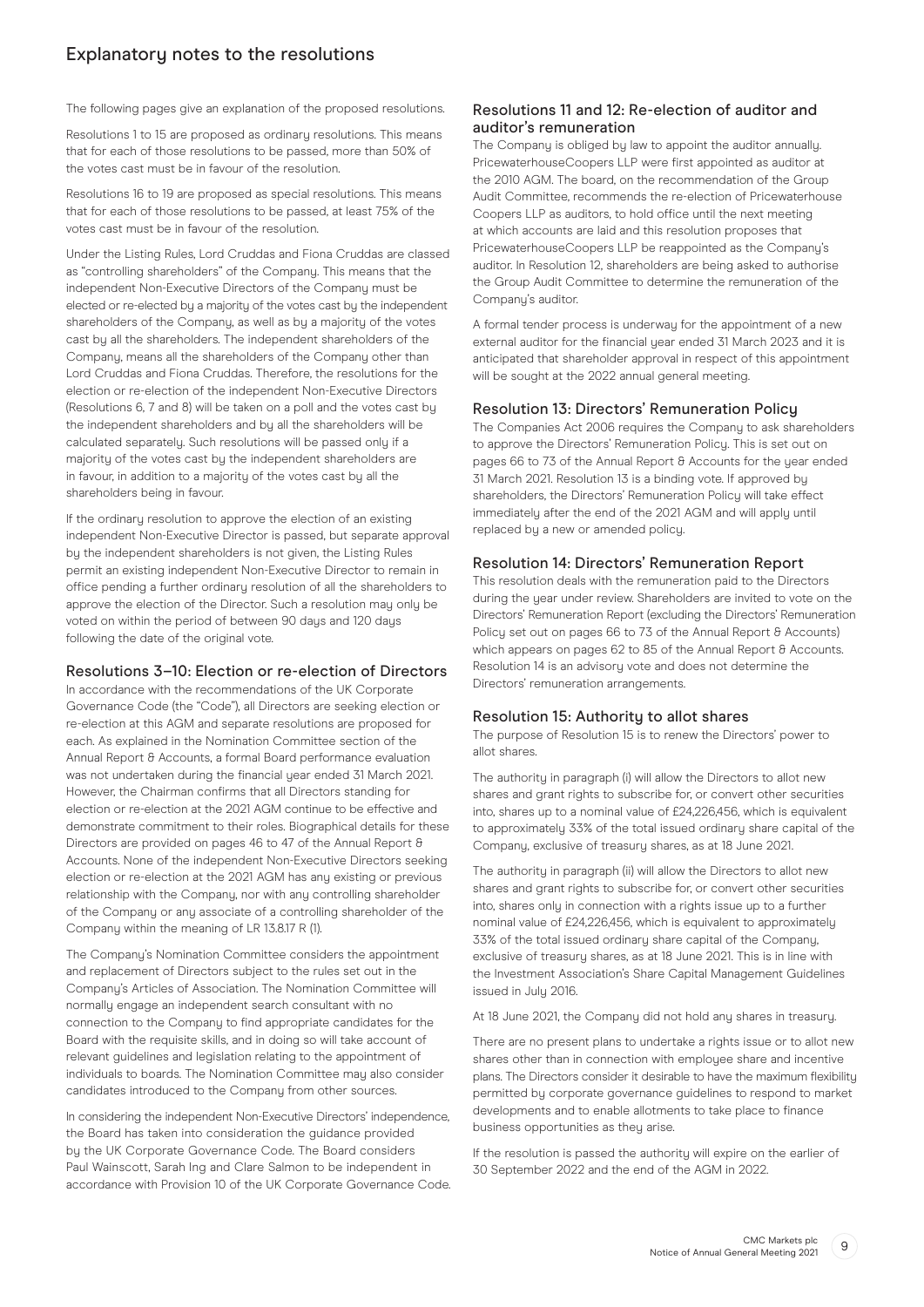# Resolutions 16 and 17: Disapplication of pre-emption rights

If the Directors wish to allot new shares and other equity securities, or sell treasury shares, for cash (other than in connection with an employee share scheme), company law requires that these shares are offered first to shareholders in proportion to their existing holdings.

Limbs (i)(a) and (ii) of Resolution 16 seek shareholder approval to allot a limited number of ordinary shares or other equity securities, or sell treasury shares, for cash on a pre-emptive basis but subject to such exclusions or arrangements as the Directors may deem appropriate to deal with certain legal, regulatory or practical difficulties. For example, in a pre-emptive rights issue, there may be difficulties in relation to fractional entitlements or the issue of new shares to certain shareholders, particularly those resident in certain overseas jurisdictions.

In addition, there may be circumstances when the Directors consider it in the best interests of the Company to allot a limited number of ordinary shares or other equity securities, or sell treasury shares for cash on a non pre-emptive basis. The Pre-Emption Group's Statement of Principles supports the annual disapplication of pre-emption rights in respect of allotments of shares and other equity securities and sales of treasury shares for cash representing no more than 5% of issued ordinary share capital (exclusive of treasury shares), without restriction as to the use of proceeds of those allotments.

Accordingly, the purpose of limb (i)(b) Resolution 16 is to authorise the Directors to allot new shares and other equity securities pursuant to the allotment authority given by Resolution 15, or sell treasury shares, for cash up to a nominal value of £3,633,968, equivalent to 5% of shares, as at 18 June 2021, without the shares first being offered to existing shareholders in proportion to their existing holdings.

At 18 June 2021, the Company did not hold any shares in treasury.

The Pre-Emption Group's Statement of Principles also supports the annual disapplication of pre-emption rights in respect of allotments of shares and other equity securities and sales of treasury shares for cash representing no more than an additional 5% of issued ordinary share capital (exclusive of treasury shares), to be used only in connection with an acquisition or specified capital investment. The Pre-Emption Group's Statement of Principles defines "specified capital investment" as meaning one or more specific capital investment related uses for the proceeds of an issue of equity securities, in respect of which sufficient information regarding the effect of the transaction on the Company, the assets the subject of the transaction and (where appropriate) the profits attributable to them is made available to shareholders to enable them to reach an assessment of the potential return.

Accordingly, and in line with the template resolutions published by the Pre-Emption Group in May 2016, the purpose of Resolution 17 is to authorise the Directors to allot new shares and other equity securities pursuant to the allotment authority given by Resolution 15, or sell treasury shares, for cash up to a further nominal amount of £3,633,968, equivalent to 5% of the total issued ordinary share capital of the Company as at 18 June 2021, exclusive of treasury shares, only in connection with an acquisition or specified capital investment which is announced contemporaneously with the allotment, or which has taken place in the preceding six-month period and is disclosed in the announcement of the issue. If the authority given in Resolution 17 is used. the Company will publish details of its use in its next Annual Report.

The Board intends to adhere to the provisions in the Pre-emption Group's Statement of Principles and not to allot shares or other equity securities or sell treasury shares for cash on a non pre-emptive basis pursuant to the authority in Resolution 16 in excess of an amount equal to 7.5% of the total issued ordinary share capital of the Company, excluding treasury shares, within a rolling three-year period, other than:

- (i) with prior consultation with shareholders; or
- (ii) in connection with an acquisition or specified capital investment which is announced contemporaneously with the allotment or which has taken place in the preceding six-month period and is disclosed in the announcement of the allotment.

The Board has no current intention of exercising the authorities in Resolutions 16 and 17 but considers them to be appropriate in order to allow the Company flexibility to finance business opportunities or to conduct a pre-emptive offer or rights issue without the need to comply with the strict requirements of the statutory pre-emption provisions.

If Resolutions 16 and 17 are passed the authority will expire on the earlier of 30 September 2022 and the end of the AGM in 2022.

#### Resolution 18 – Purchase of own shares

The effect of this resolution is to renew the authority granted to the Company to purchase its own ordinary shares, up to a maximum of 29,071,747 ordinary shares, until the AGM in 2022 or 30 September 2022 whichever is the earlier. This represents 10% of the ordinary shares in issue as at 18 June 2021 and the Company's exercise of this authority is subject to the stated upper and lower limits on the price payable.

Although there is no current intention to do so, if any shares are purchased, they will be either cancelled or held as treasury shares, as determined by the Directors at the time of purchase. Shares will only be purchased for the purposes of employee share schemes, or if the Directors consider such purchases to be in the best interests of shareholders generally and that they can be expected to result in an increase in earnings per share. The authority will only be used after careful consideration, taking into account market conditions prevailing at the time, other investment opportunities, appropriate gearing levels and the overall financial position of the Company. Shares held as treasury shares will not automatically be cancelled and will not be taken into account in future calculations of earnings per share (unless they are subsequently resold or transferred out of treasury).

As at 18 June 2020 (being the latest practicable date prior to the publication of this notice), there were 2,038,686 outstanding share options and awards granted under all share option schemes operated by the Company and nil outstanding warrants, which, if exercised would represent 0.7% of the issued ordinary share capital of the Company. If this authority were exercised in full, that percentage would increase to 0.78%.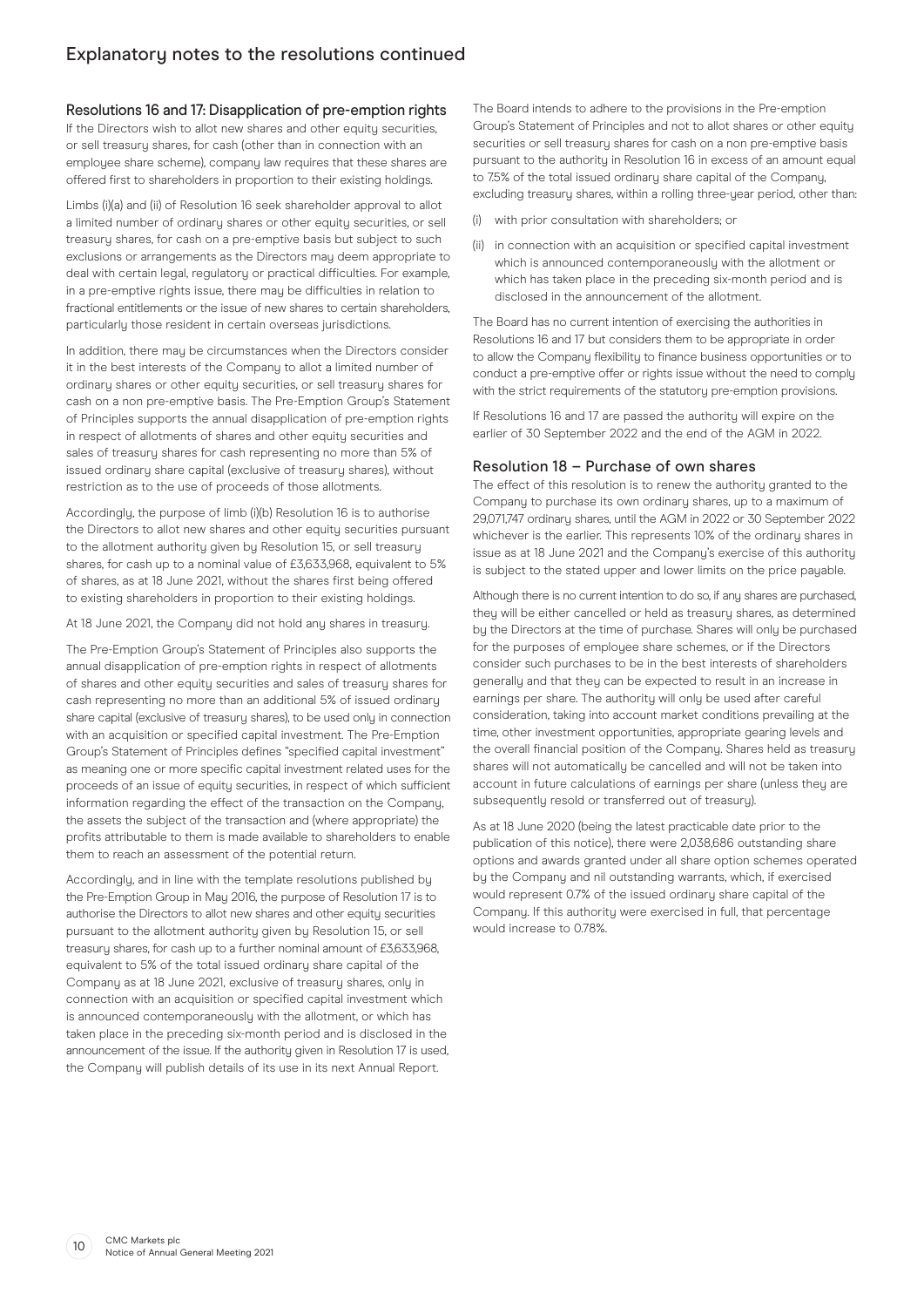# Resolution 19: Notice of general meetings

Under the Companies Act 2006, the notice period required for all general meetings of the Company is 21 days. AGMs will always be held on at least 21 clear days' notice but shareholders can approve a shorter notice period for other general meetings, as long as this is not less than 14 clear days.

In order to maintain flexibility for the Company, Resolution 19 seeks such approval. The approval will be effective until the Company's next Annual General Meeting, when it is intended that a similar resolution will be proposed. As at 18 June 2021 there was no intention by the Board to call a general meeting using the shorter 14 days' notice period.

# Shareholders' frequently asked questions and useful information

How do I contact Link? By phone Tel: 0371 664 0300

If you are outside the United Kingdom, please call +44 (0) 371 664 0300.

Calls are charged at the standard geographic rate and will vary by provider. Calls outside the United Kingdom will be charged at the applicable international rate. We are open between 09.00 a.m. and 5.30 p.m., Monday to Friday excluding public holidays in England and Wales.

By mail Link Group 10th Floor Central Square 29 Wellington Street Leeds LS1 4DL

#### What is a proxy and who can be one?

A proxy is someone appointed by you to vote on your behalf. This can be a person of your choosing or the Chairman of the meeting. A proxy does not need to be a shareholder in the Company but must cast relevant votes on your behalf in order for your votes to be accounted for in the poll. You are strongly encouraged to appoint the Chairman of the meeting as your proxy, which will ensure your votes are cast in accordance with your wishes. If you appoint someone other than the Chairman of the meeting as your proxy then your proxy may not be able to attend and vote on your behalf at the meeting. To request a form of proxy, please see notes 2 to 7 on page 6 of this document for guidance.